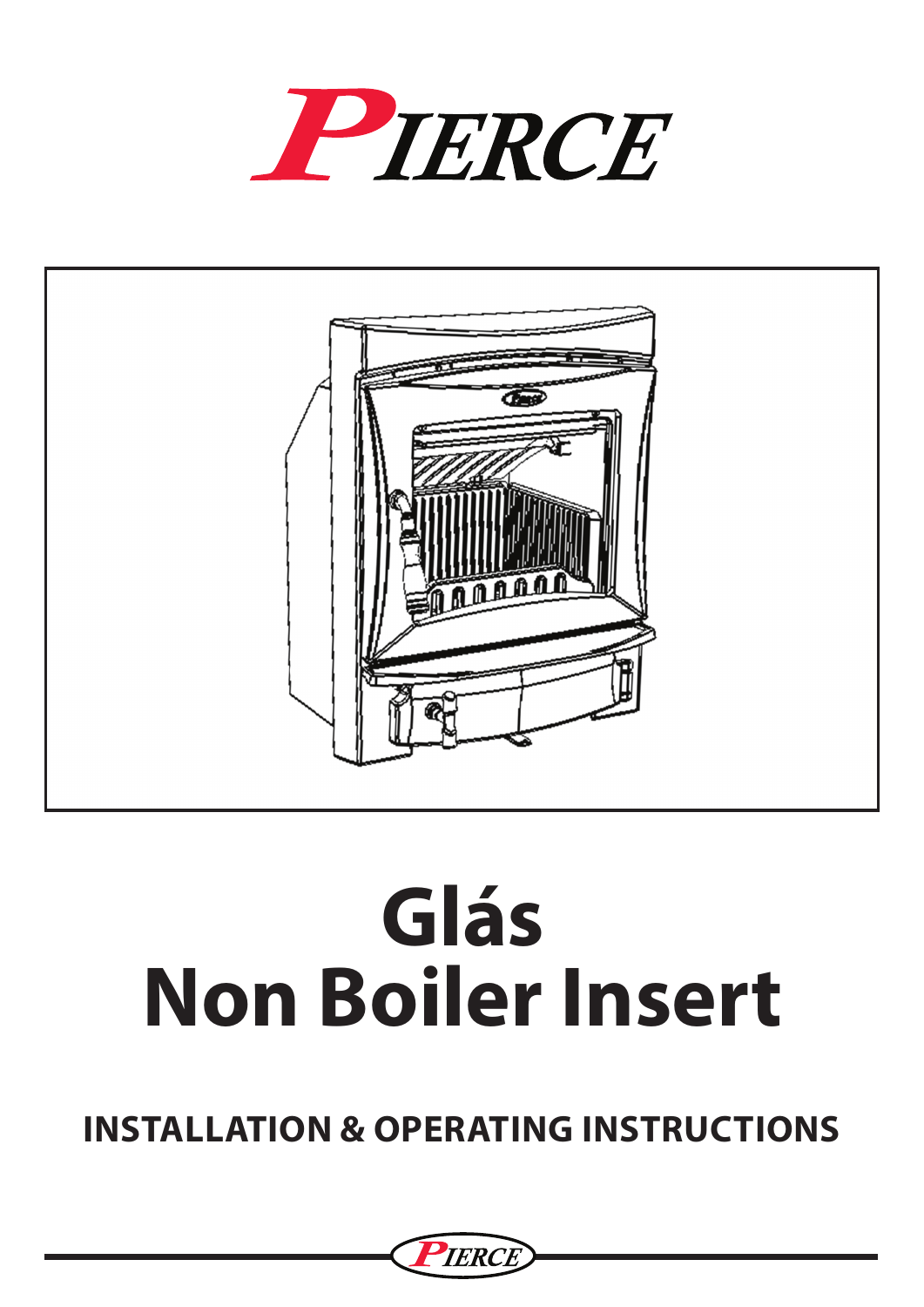#### **Table of content**

|                                   |  |  |  |  |  |  |  | Page no: |
|-----------------------------------|--|--|--|--|--|--|--|----------|
|                                   |  |  |  |  |  |  |  |          |
|                                   |  |  |  |  |  |  |  |          |
|                                   |  |  |  |  |  |  |  |          |
|                                   |  |  |  |  |  |  |  |          |
| 5. Exploded View/Parts Listing 10 |  |  |  |  |  |  |  |          |

#### **Technical Data:**



#### **Firebox Dimensions**





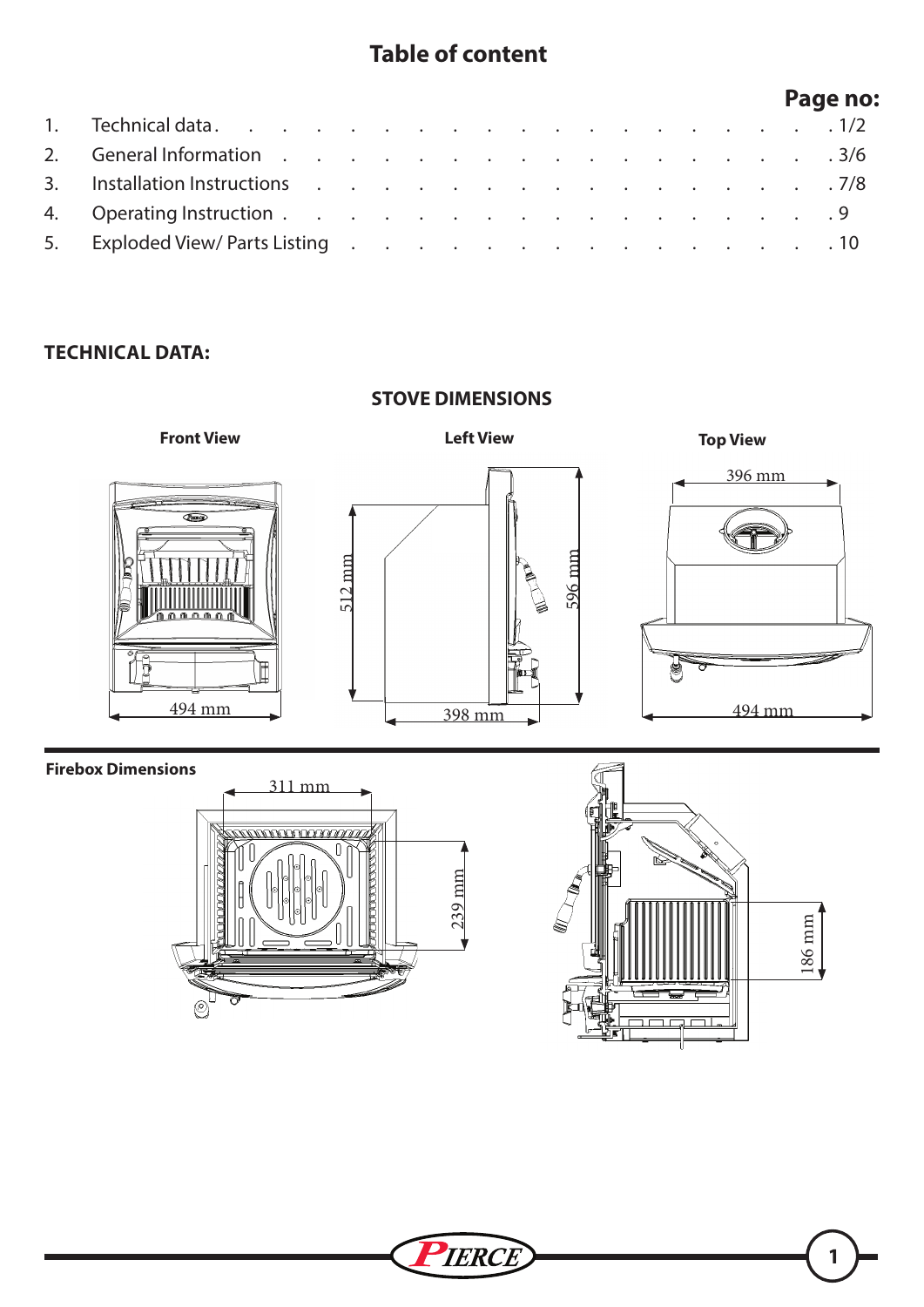#### **Installation introduction with Technical data**

Installation of a Pierce Stove must be in according to local codes and regulations in each country. Installers must observe all local regulations, including those which refer to national and European standards when installing the product.

All Pierce Stoves are accompanied by Both an installation manual with technical data and a manual on general use and maintenance. Only after a qualified inspector inspects an installation, it can be used. All Pierce Stoves have a name plate of heat -resistant material affixed. Information about identification and documentation for the product is contained on this.

#### **Technical data:**

- 1. Material: Cast iron
- 2. Finish: High-temp, Resistance paint
- 3. Fuel: Multi-Fuel
- 4. Log length, max: 30cm
- 6. Flue outlet: Top rear
- 7. Flue pipe dimension:
- 8. Inside: 150 mm/175 cm2 cross section
- 9. Approx. weight: 74.5kgs

| <b>TECHNICAL DATA</b>            |                    | <b>Wood Logs</b> | Ancit |
|----------------------------------|--------------------|------------------|-------|
| <b>Total Efficiency</b>          | $\%$               | 78.5             | 75.7  |
| <b>Nominal heat output</b>       | kW                 | 4.7              | 5.0   |
| Mean CO emission (at 13 % O2)    | $\%$               | 0.28             | 0.18  |
| <b>Mean flue gas temperature</b> | °C                 | 295              | 306   |
| <b>Flue gas mass flow</b>        | g/s                | 3.6              | 4.0   |
| <b>Mean CnHm emission</b>        | Nmg/m <sup>3</sup> | 509              |       |
| <b>Mean NOx emission</b>         | Nmg/m <sup>3</sup> | 35               |       |
| <b>DIN Plus particulates</b>     | Nmg/m <sup>3</sup> | 35               |       |

## **Operational mode: Intermittent**

**Technical data according to EN13229 Recommended chimney draught: 12 Pa**

#### Intermittent combustion in this context means normal use of the fireplace, i.e. fuel is added as soon as the fuel has burnt down.

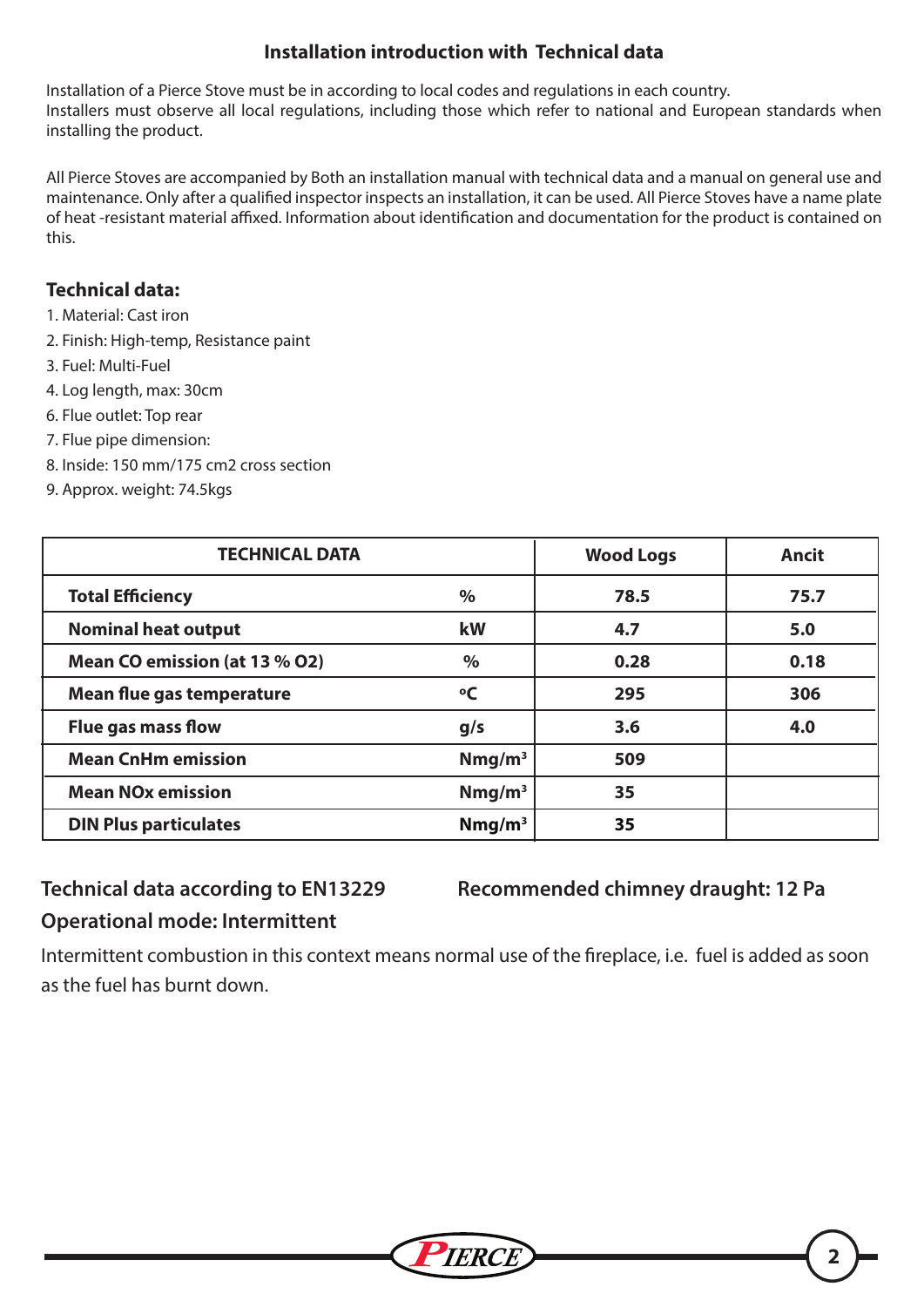#### **GENERAL INFORMATION:**

Before installation of your Pierce Stove these instructions should be read carefully to fully understand the controls of your new stove. Keep these instructions for future reference.

Due care should be taken when unpacking and installing a Pierce Stove as not to cause damage to your new stove or its surroundings. Check all components are present and functioning before installation occurs.

#### **INSTALLATION REQUIREMENTS**

Installation must always be completed in accordance with current building regulations by a competent qualified person. Incorrectly installed stoves can cause serious accidents such as chimney fires or damage to insulation materials in partition walls and or roofs and ceilings. The installation of the stove to current building regulations is the sole responsibility of the home owner.

#### **CHIMNEY REQUIRMENTS**

Do not install a Pierce Stove into a chimney that serves any other heating appliance. The chimney height must be a minimum of 4.5 meters vertically from the floor on which the stove is installed to the top of the flue terminal in order for the stove to perform satisfactorily. The chimney should not have an excessive cross sectional area and should be in good condition without any cracks or blockages. The advice of an expert should be sought in relation to having the chimney lined, if deemed necessary by an expert a suitable lining for a solid fuel stove must be used. The internal diameter of any chimney or flue liner used must not be less than 125mm. Any flue liner and or adaptors used must be fitted strictly to the manufacturer's installation instructions. The flue should be checked and swept before connection to the stove. There may be a need to fit a draught stabilizer if an excessive draft exists, advice should be sought from an expert on the draft conditions. The chimney should be swept twice per year, any flue liner used should be cleaned in accordance with manufacturer's instructions.

#### **AIR SUPPLY / VENTILATION**

When installing a stove it is recommended that a permanent air vent be fitted if not already in position. The vent should have an effective area of 550mm2 per kW of rated output above 5kW. In some instillation conditions under 5kW output stoves will have sufficient air for combustion from natural draughts from doors and windows. In newer properties designed to be almost airtight it may be necessary to have a vent fitted for a stove under 5kW rated output. It is recommended to seek expert advice on the air supply/ventilation for your installation to achieve the best performance from your Pierce Stove. If an air vent is fitted it must not be obstructed for any reason when the stove is in use. An extractor fan should not be fitted in the same room as your stove as fumes may emit into the room. It is recommended to fit a Carbon Monoxide alarm for your safety where you have a stove Installed; this is not mandatory in the republic of Ireland at present but is mandatory in the UK.

#### **EXTERNAL SURFACE CLEANING**

Cleaning on the matt finish stove is recommended with a brush attachment on a vacuum cleaner. Cleaning on an Enamel finish stove is recommended with mild soapy water and a soft cloth. Strong abrasive utensils or strong detergents should never be used, always clean the stove after cooling.

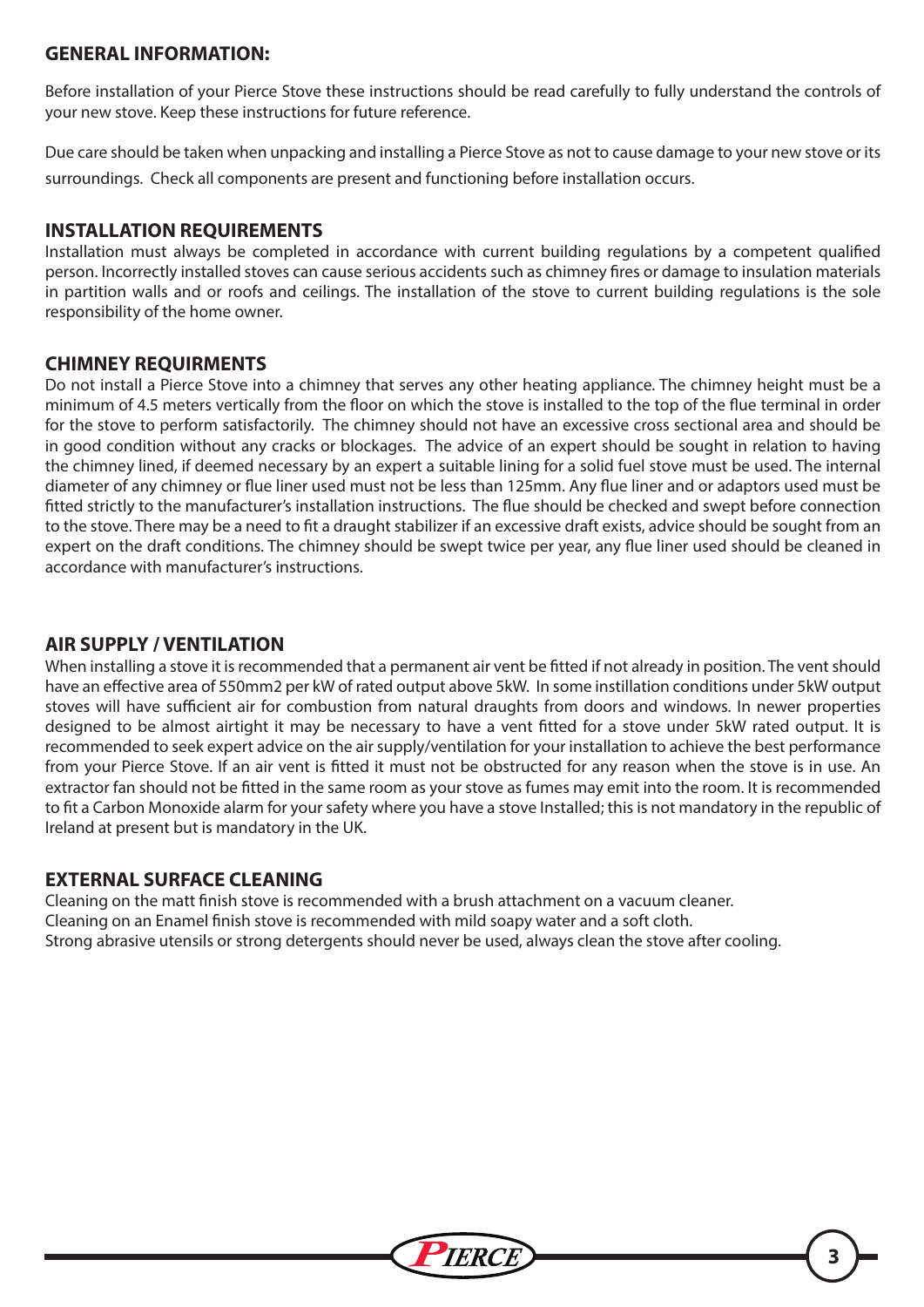#### **DISTANCE TO COMBUSTIBLES**

Pierce Stove insert stoves operate at high temperatures and are designed for installation into an existing fireplace. For safe operation of your Pierce Stove there are minimum distances to combustible materials, including wood and Plaster board, that must be adhered to at all times. These distances are as follows (see below diagram also)

350mm to either side of the stove 550mm above the stove 550mm from the front of the stove

If a combustible mantelpiece hangs further than 100mm from the fireplace front it is necessary to extend the minimum distance above the stove by adding the extra amount to the minimum distance above the stove. For example if a mantle protrudes 150mm, the clearance to the mantle will increase to 600mm. (550mm +50mm)



If the installation is into a recess in a studded wall (timber beams and plasterboard) then the following minimum distances should be observed;

400mm on either side or rear 600mm above the stove

The stove should also be installed on a solid non combustible base, this base should extend 350mm from the front of the stove as per above diagram.

#### **GLASS CLEANING**

When there is sufficient heat generated from the fire the air wash system should keep the glass clean. Over time the glass may require cleaning, it is recommended to clean with a liquid detergent and soft cloth taking care not to scratch the glass.

TERCH

**4**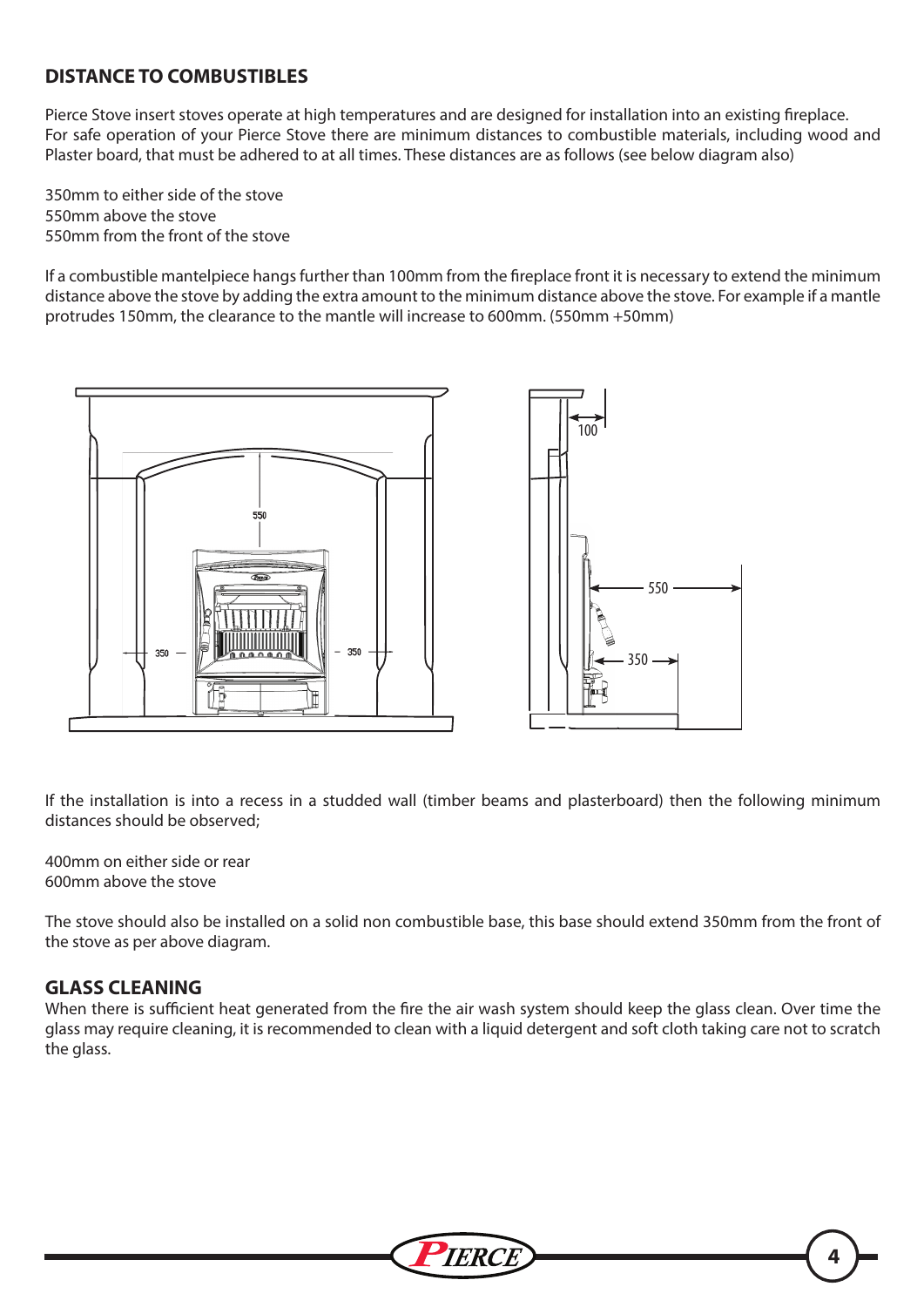#### **CHIMNEY FIRE**

It is unlikely you will ever experience a chimney fire if your stove is installed and operated correctly as per the operation instructions. In the unlikely event of a chimney fire close the primary air and secondary air controls immediately, evacuate the building and call the Fire Service. Do not re-enter the building until you have been advised by the Fire service that it is safe to do so. Ensure the stove is not used again until the chimney has been swept and the stove, chimney and flue have been inspected by a qualified competent person.

#### **IMPORTANT INFORMATION**

**1. This appliance should not be used as an Incinerator.**

**2. Non recommended fuels, including liquid fuels should not be used.**

**3. This appliance, especially surfaces, will be hot to touch when in operation and due care should be taken. It is recommended to use an appropriate fire guard when children the aged or infirm are present.**

**4. No unauthorized modifications should be made to this appliance.**

**5. Only recommended replacement parts from the manufacturer should be used for this appliance.**

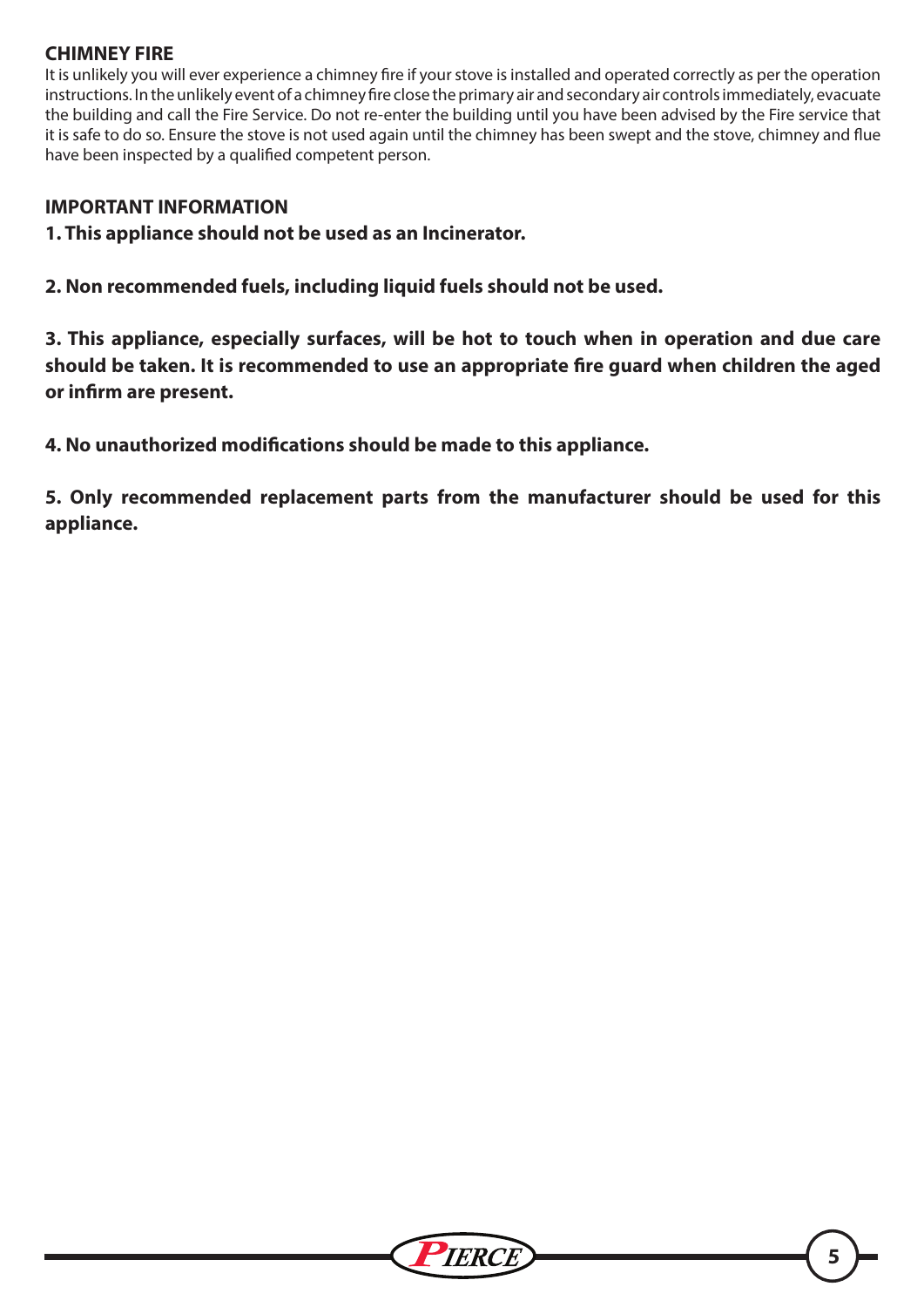| Problem                        | <b>Probable Cause</b>                      | <b>Action</b>                                                                         |  |  |  |  |
|--------------------------------|--------------------------------------------|---------------------------------------------------------------------------------------|--|--|--|--|
| <b>Fire difficult to start</b> | Wood green, too damp<br>or<br>poor quality | -Use the recommended<br>fuel.<br>-To light the fire, use<br>small, very dry kindling. |  |  |  |  |
|                                | Logs are too big                           | To maintain the fire, use<br>split logs.<br>-Open primary air                         |  |  |  |  |
| Fire goes out                  | <b>Air starvation</b>                      | and secondary air<br>-Check that the flue is not                                      |  |  |  |  |
|                                | <b>Insufficient draught</b>                | obstructed, sweep it if<br>necessary<br>Seek specialist advice.                       |  |  |  |  |
| <b>Fire burns too</b>          | <b>Too much draught</b>                    | -Ensure that the primary<br>air is closed. Partially<br>close secondary air.          |  |  |  |  |
| quickly                        | <b>Excessive draw</b>                      | -Install a draught<br>stabiliser.                                                     |  |  |  |  |
|                                | <b>Poor quality wood</b>                   | -Do not continuously<br>burn small wood or<br>carpentry offcuts.                      |  |  |  |  |
|                                | <b>Insufficient draught</b>                | -Check that the flue is<br>not obstructed, sweep if<br>necessary.                     |  |  |  |  |
| <b>Smokes while</b><br>burning | Down draught                               | Install an anti-down<br>draught cowl.                                                 |  |  |  |  |
|                                | <b>Inadequate ventilation</b>              | -Insure there is adequate<br>ventilation from outside                                 |  |  |  |  |
| Low heat output                | <b>Incorrect fuels</b>                     | -Use the recommended<br>fuel.                                                         |  |  |  |  |

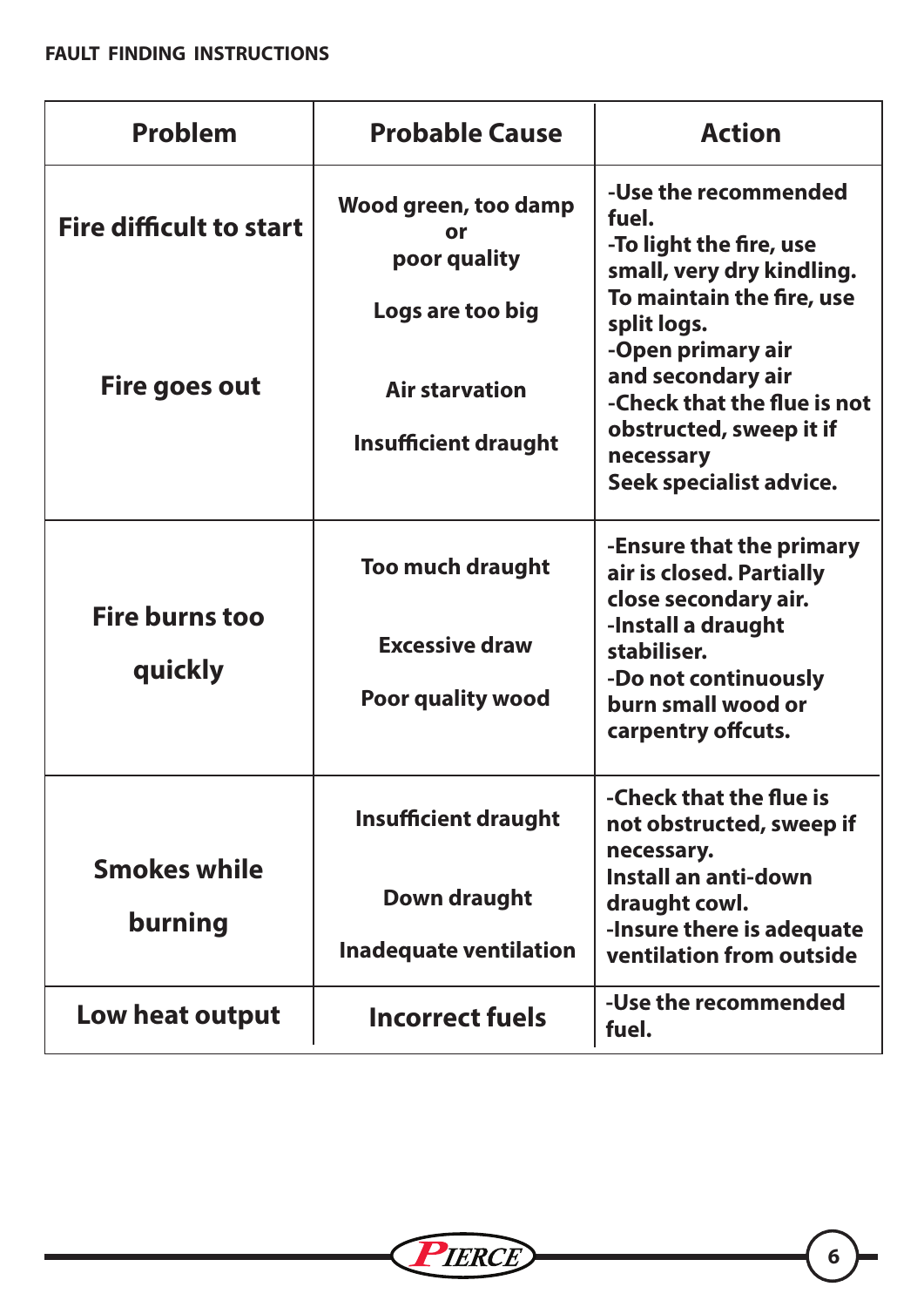#### **INSTALLATION INSTRUCTIONS:**

#### **Step 1**

Open the stove door and remove all loose packed parts, ashpan, tools and accessories.

#### **Step 2**

Disassemble the internal parts in the following order.

- 1. Fire Fence
- 2. Left and Right Side Castings
- 3. Loose Top Baffle
- 4. Grate (Riddling bar will need to be removed also)
- 5. Back Wall
- 6. Grate Support



#### **Step 3**

Remove the stove from the convection chamber (Part18 in parts listing) by removing the 2no M6 fixing bolts under the rear of the grate support.

#### **Step 4**

Ensure the opening is suitable for fitting the stove by placing the convection chamber into the recess in the fireplace opening to ensure a good fit. Ensure the floor area is level with the hearth and there is no rocking as the insert Stove is screw fixed to the floor.

#### **Step 5**

If the fit of the convection chamber is good and the base where it is to sit is level with the hearth proceed to fix the convection chamber to the floor with the fixing screw supplied. This will require marking where to drill the hole with the convection chamber in place, removing convection chamber, drilling hole and re inserting the convection chamber into the fireplace recess and fixing it into place with the fixing provided.

**TERCH** 

**7**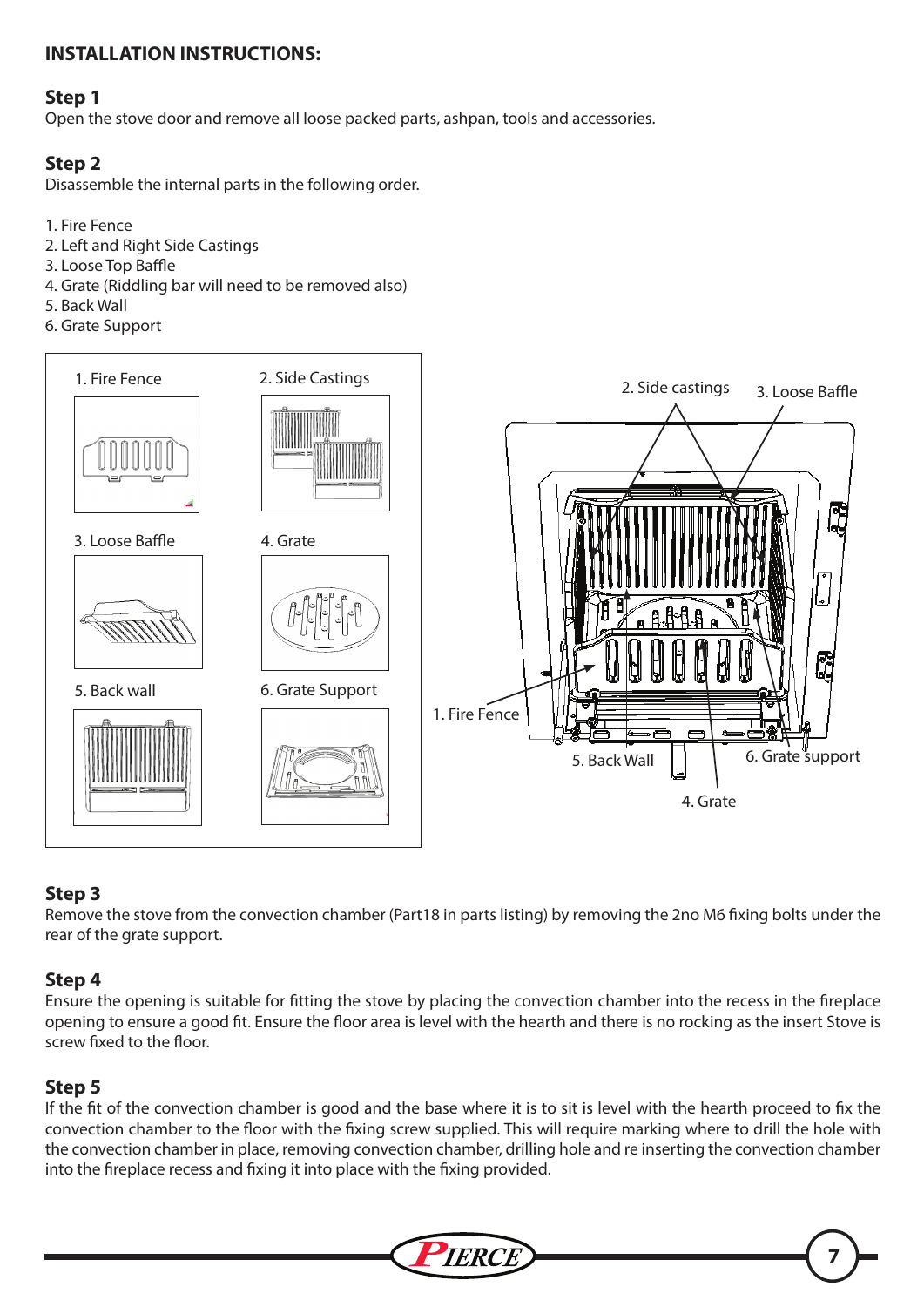#### **Step 6**

Lift the still disassembled stove into the convection chamber approximately 50mm, lift the front edge to prevent damage to the hearth then slide it gently home to its final position

#### **Step 7**

.

The flue liner can now be fixed to the spigot (part 13 in parts listing) with the fixings provided and sealed according to the manufactures instructions.

#### **Step 8**

Secure the stove to the convection chamber with the 2no M6 bolts removed in step 3. Before fully tightening push the stove against the fireplace.

#### **Step 9**

Re assemble the parts removed in step 2 in reverse order.

#### **Step 10**

Re insert the ashpan under the grate.

Allow enough time for any fire cement and or mortar used in the installation to dry out according to the manufactures instructions. Before lighting the stove check;

1. That all the internal parts are reassembled correctly.

- 2. That the riddling grate, primary air slider and air wash slider are working correctly.
- 3. That the connection between the stove and the flue liner/Chimney are fully sealed and airtight.

A small fire may then be lit to check the installation of the stove.

#### **Wait at least 24 hours before running the stove at full output.**

**Please note;**

**When this stove is properly installed it will not emit any fumes into the room. On occasion when using the riddling grate or refueling the stove a small amount of fumes might escape into the room. Constant fume emission is dangerous. If there is persistent fume emission into the room open the windows and doors and let the fire go out. Check the chimney/flue for any blockages and have them cleaned if necessary. Do not relight the stove until the cause of the fume emission has been ascertained and corrected, get expert advice if necessary. OPERATING INSTRUCTIONS:**

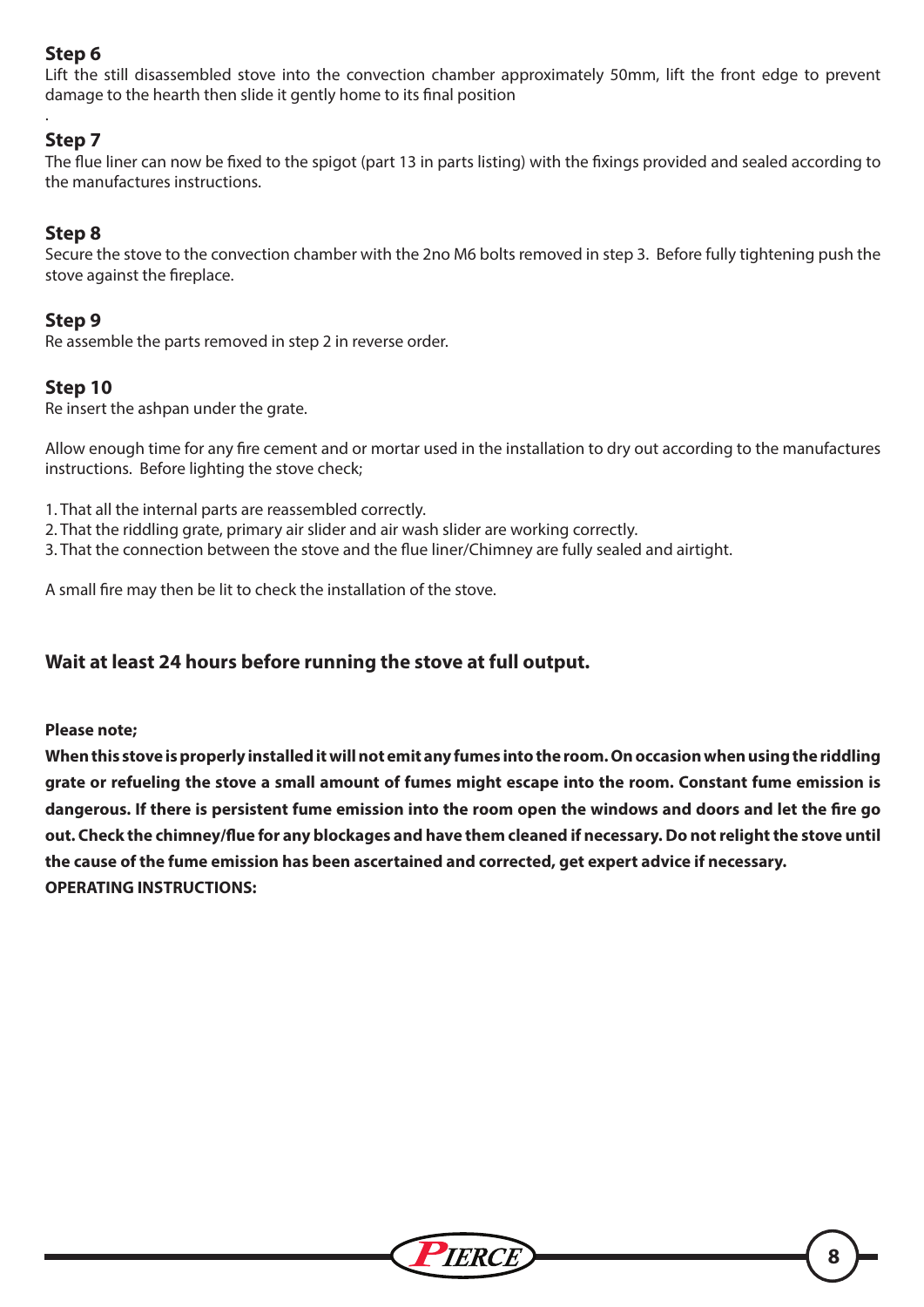#### **OPERATING INSTRUCTIONS:**



#### **PRIMARY AIR CONTROL SLIDER VALVE**

The primary air control slider is positioned underneath the ashpan door (see diagram above left). This slider controls the intake of primary air underneath the grate, slide to the right to increase the rate of burn and to the left to decrease the rate of burn. This slider should be fully open (to the right) when lighting the stove. When the stove is in use this control can get hot and it is advised to use the glove provided with your stove when adjusting. Primary air is normally used more when burning mineral fuels such as coal.

#### **AIR WASH SLIDER**

The air wash slider control is positioned underneath the door to the top of the stove (see diagram above centre). This slider controls the intake of air wash air into your stove, slide to the right for the maximum amount of air and to the left for the minimum amount of air. Over time you will find the best setting for you installation and type of fuel used. Airwash air is normally used more when burning wood logs.

#### **RE-FUELLING/RIDDLING CONTROL**

The riddling control is positioned to the left just above the ashpan compartment (see diagram above right). Before refueling the stove riddle the fire by connecting the operating tool supplied onto the riddling control and slide the control in and out to release all the dead ash to the ashpan compartment below. When adding more fuel do not over fill the fire box as this can cause damage by over firing the stove, the fuel should not be filled higher than the front fire fence. After fueling close the door and adjust the primary air slider to required setting.

**Never let the ash pan become over full as this will cause damage to the grate. Be sure to empty the ashpan before lighting the stove. Ensure the ash has cooled completely before removing the ashpan and disposing of the ash.** 

#### **LIGHTING THE STOVE**

First make sure the inside of the stove has been adequately cleaned and that all dead ash has been removed also ensure the ashpan has been emptied and the ashpan compartment is clear of any dead ash. Open the primary air to its maximum setting. Place some firelighters or papers on the centre of the grate and light, add some kindling as required, as the fire establishes itself add your selected fuel and close the door. Adjust the primary air setting as required.

#### **FUELS**

The stove has been tested using smokeless fuel (Ancit) and wood logs. Other fuels are available and may give similar results. Wood logs up to 30cm long can be used. All fuels should be kept as dry as possible before Use.

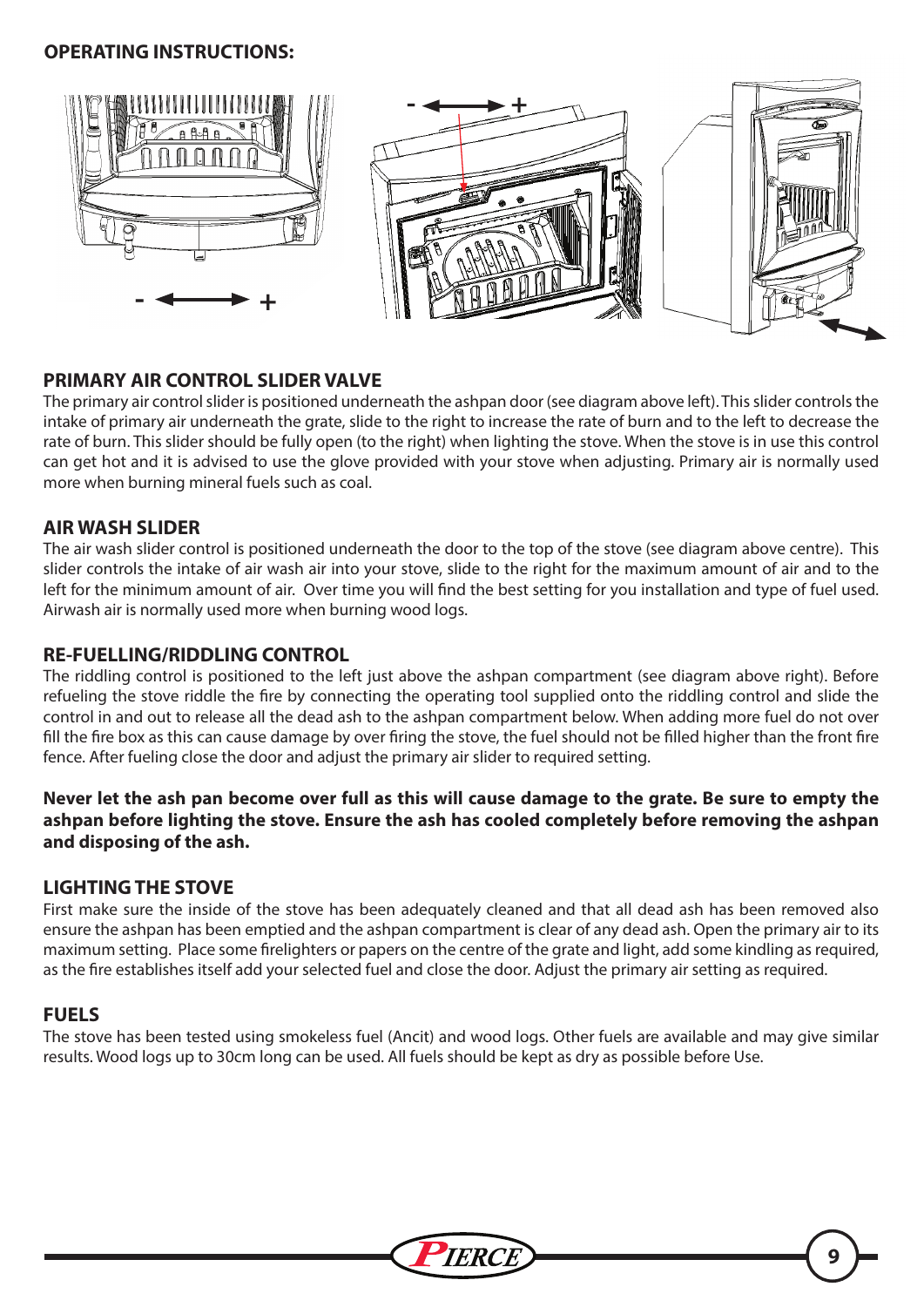

| 2. Ash Baffle  | PS10162 |
|----------------|---------|
| 3. Ashpan Door | PS10108 |
| 4. Fire door   | PS10107 |
| 5. Front Frame | PS10103 |
| 6. Top Baffle  | 11141   |
|                |         |

1. Fire Fence PS10120

- 7. Right Baffle I1113
- 8. Left Baffle 11112
- 9. Moving Grate I1115 10. Grate Frame I1114
- 11. Back Baffle I1111
- 12. Air Wash Cover I1109
- 13. Spigot125 (2)
- 14. Ash Pan HandleCA0105A
- 15. Hinge A CA1604 Hinge B CA1603 Hinge Axia CA0614
- 16. Blanking Plate CA1102-B
- 17. Holder CAWK0105
- 18. Convection Chamber CAWK01

| 19. Axial Fiber             | CAL0103      |
|-----------------------------|--------------|
| 20. Combustion Chamber      | CANK01       |
| 21. Handle                  | CA0114-083   |
| 22. Fiberglass rope         | CA0802       |
| 23. Fiberglass rope         | CA0801       |
| 24. Glass slips             | CA1112       |
| 25. Door Handle             | CA0114-083   |
| 26. Door Glass              | CA10-PS101   |
| 27. Door Catch              | CA1505       |
| 28. T Handle                | CA0109       |
| 29. Ashpan                  | CA1218       |
| 30. Wrench                  | NLFBS-007    |
| 31. Grate control handle    | CA0137       |
| 32. Air Wash control        | CA0104-PS201 |
| 33. Air wash Shutter (down) | CA1114-PS101 |
| 34. Logo Badge              |              |
| 35. Door handle axel        | CA0101-ZH    |
| 36. air wash shutter (up)   | CA1113-PS101 |